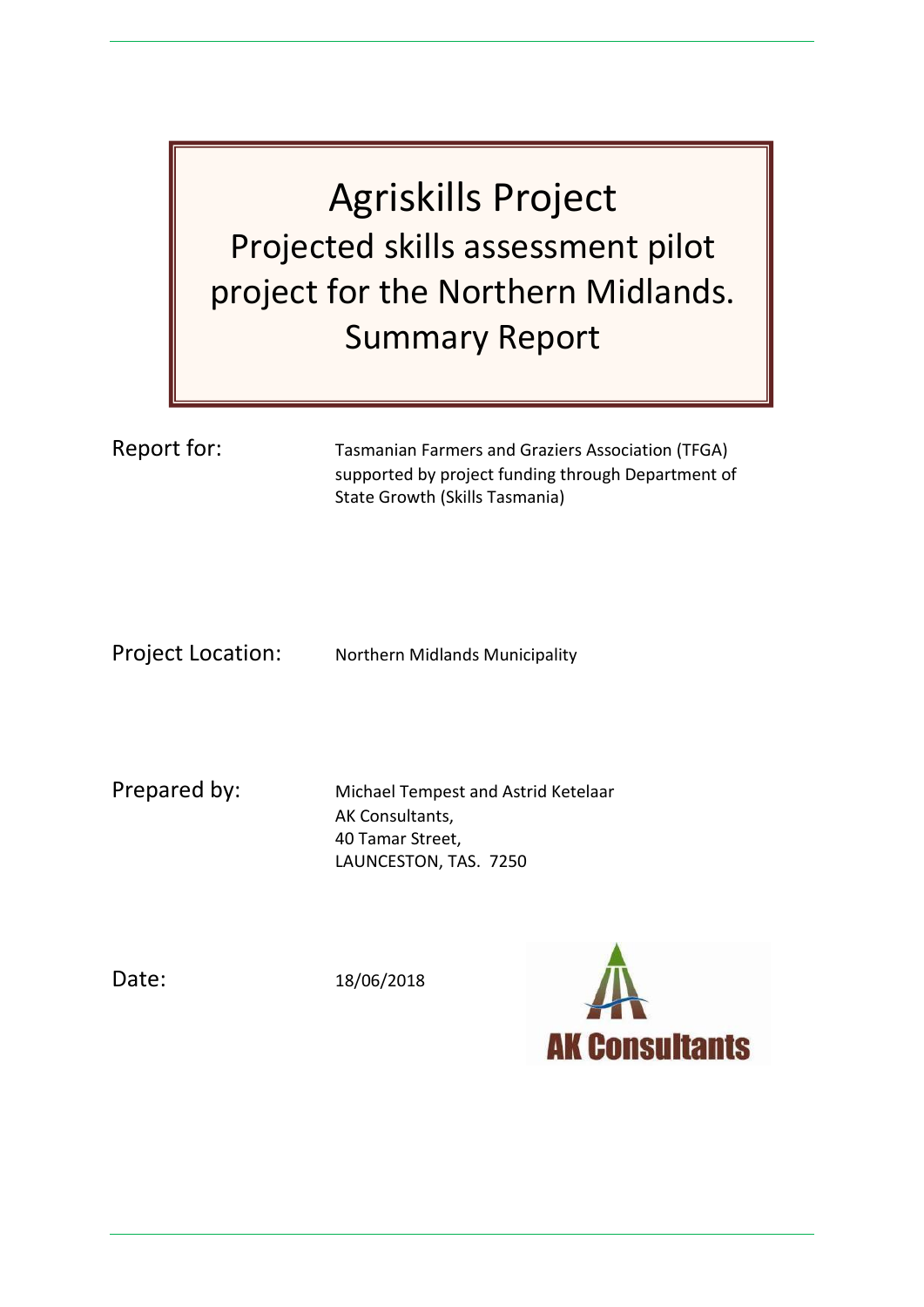#### *CONTENTS*

| Snapshot of Anticipated Jobs Growth Areas and Skill Requirement5 |  |
|------------------------------------------------------------------|--|
|                                                                  |  |
|                                                                  |  |
|                                                                  |  |

*Disclaimer: This document has been compiled using a range of source materials. AK Consultants shall not be responsible to the client for any loss or damage or expense, which results from AK Consultants relying upon the information or instructions provided by the client, or upon the third-party data, where such information or instructions, or such third party data, was inaccurate, false or faulty.*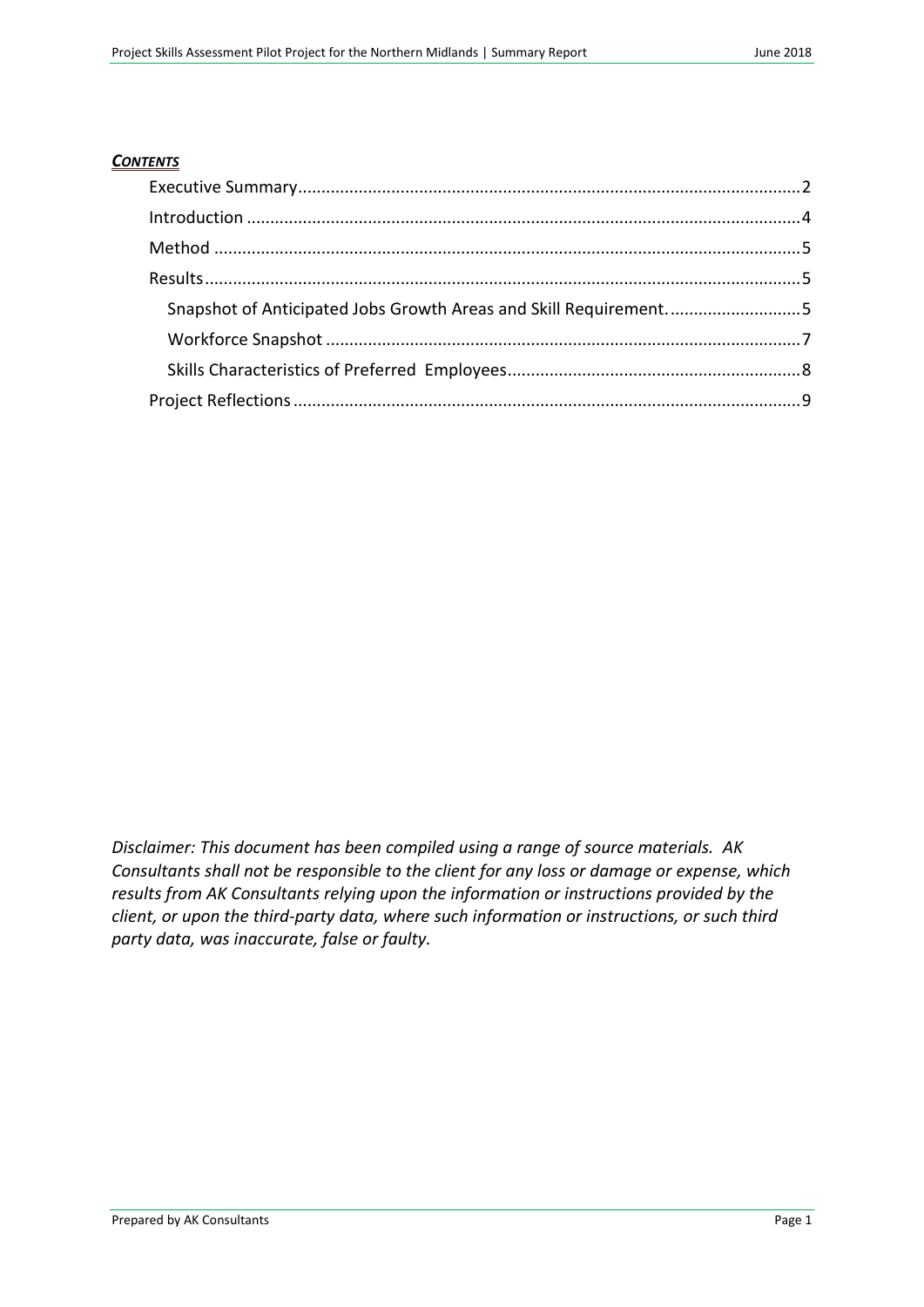# <span id="page-2-0"></span>**EXECUTIVE SUMMARY**

The purpose of this project was to gain a better understanding of the employment opportunities, how they may be changing, and what skills may be required for employees in the future within the agricultural sector in the Northern Midlands area. Twenty six businesses across the sector participated in this project.

A semi-structured interview method was developed to engage with the representative businesses. The results have been collated and summarised in this report.

### *Job Growth*

- All agribusinesses anticipate continued jobs growth to support their overall business growth. The biggest limiting factor will be finding suitable candidates to fill vacant positions. Positions will range from, sales, service (technical, mechanical), management and specialist (agronomy, viticulture, horticulture etc). The type of candidate will range from highly experienced individuals with university degrees to inexperience juniors to fill traineeship and apprenticeship positions.
- The cropping contractors have seen controlled growth over last five years and this is expected to continue over the next five years. There will be an increase in machinery operators, for both permanent and seasonal positions. There is also an anticipation that as the workforce expands a larger management structure will be needed to assist with business growth and workforce management.
- For the farming enterprises increases in staff numbers was expected to be small (maybe one or two) or alternatively remain stable. However, often where staffing levels were anticipated to remain stable there was an expectation that they would likely use more contractors.
- For the horticultural operations that employ large seasonal workforces, there is a small amount of anticipated business growth, however, the focus is primarily on sourcing professionals and return seasonal workers to better enable greater productivity.

### *Skill Requirements*

Depending on the business and position there were a variety of skills that were sought, however, there were two main skills that consistently dominated: people skills and livestock handling skills.

Service providers also sought sales skills and service skills. Other identified skills required across the industry included:

- Machinery operation competency, including tractors and trucks for transport.
- Administrative and human resource skills.
- Technology literate.
- Qualified agronomists.
- Horticultural specialists.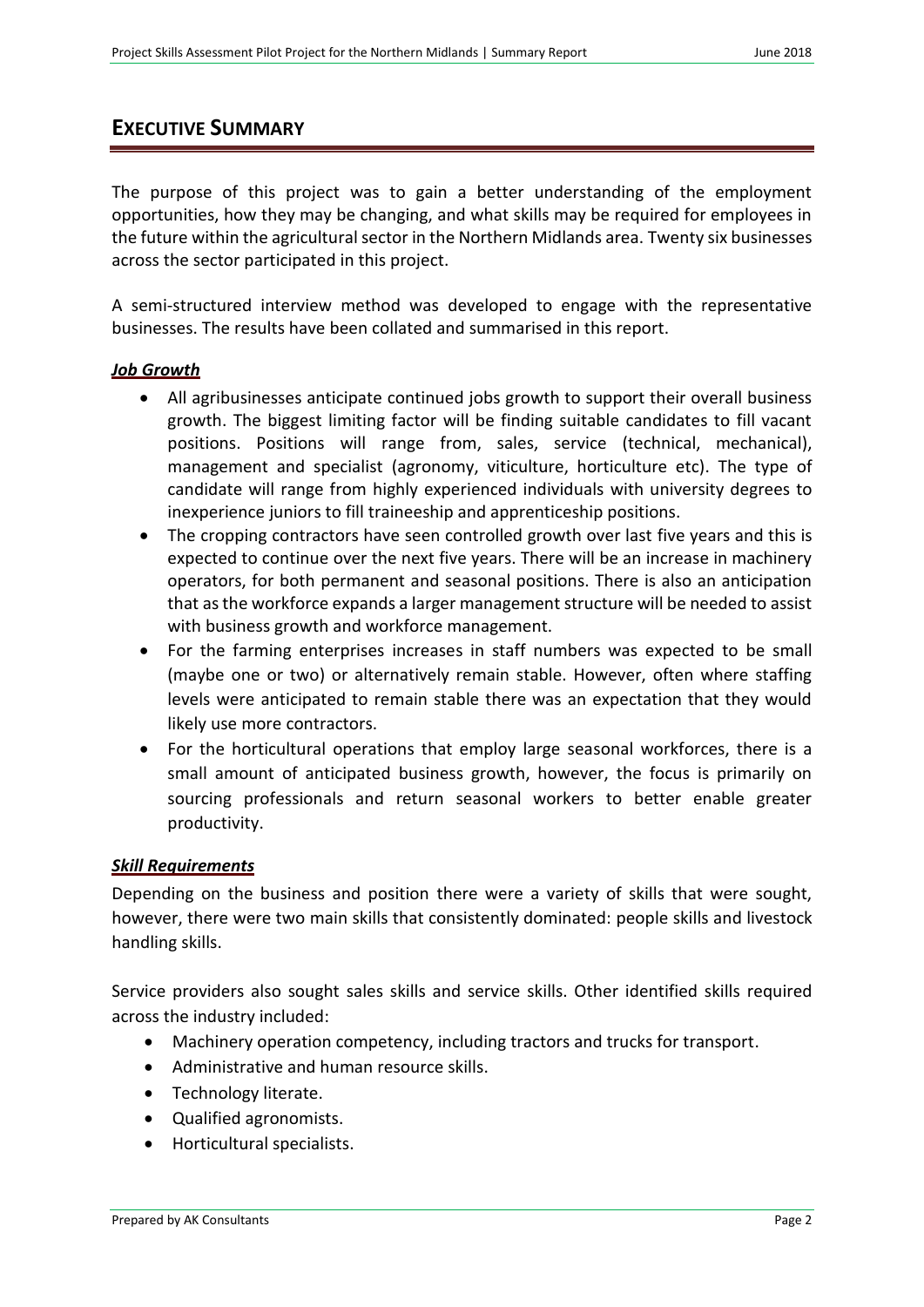Finding people with experience within the industry was also considered to be of great value. However, almost all employers recognised the character traits of a potential employees as being more important than pre-existing skills.

There were mixed opinions regarding future requirements for basic literacy and numeracy skills. However, it was evident that increasingly on farms, employers are looking for staff with these basic skills and without these, opportunities for career progression into positions with greater responsibility or management positions was severely inhibited.

All participants are of the opinion that the industry offers employment commensurate with all levels of educational attainment, with plenty of opportunities to progress within the industry if the individual has the drive to succeed. It was felt that more work in improving the public perception of the industry will assist with attracting more prospective employees.

Filling vacant positions, is generally found to be easier for the large businesses than the smaller businesses. Filling seasonal positions is not considered to be an issue, although the skills, experience and attitude of the employee can be an issue. For highly specialised positions there is often a lack of skilled people in Tasmania, which means employers either need to look outside the State or invest additional resources in training someone local.

Farms are generally outsourcing specialist work to service providers and contractors associated with agronomy, cropping preparation and harvesting. This is fuelling the trend of employment levels on farms remaining relatively stable in size, while the service sector businesses are continually requiring more staff to assist with business growth and meeting demand for their products and services.

## *Project Reflections*

Northern Midlands was utilised as pilot area for this project. The following reflections have been made to assist with future development of this project:

- Regions with differing dominant farming enterprise, for example the Huon Valley, where there are a large number of orchards, Tamar Valley where viticulture and berries are increasing may lead to different results.
- Northern Midlands is well connected to a major population centre, whereas results in more remote farming areas such as Circular Head, Dorset or the Bass Strait Islands are likely to be different.
- Applying the same methodology to each Municipality has the potential to then be utilised in conjunction with ABS data for the Value of Agriculture and Commodities. This may provide a greater scope for a broader analysis and application of results to determine how changes in production is affecting workforce development.
- It is recommended that a follow up flyer is sent to participants, thanking them for participating and, provide them with some information on the project results and how this information will be used.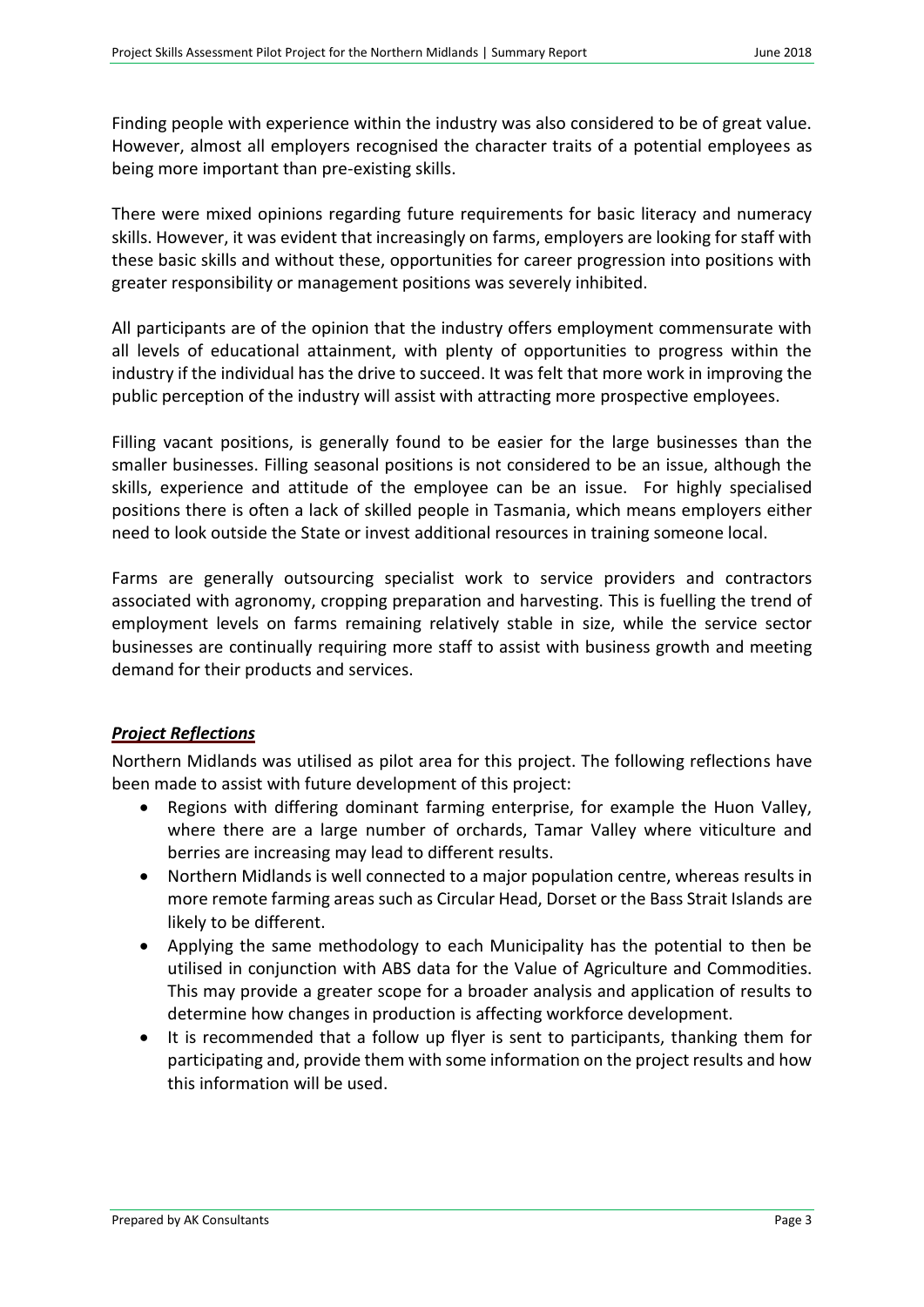### <span id="page-4-0"></span>**INTRODUCTION**

AK Consultants has been engaged by TFGA to work with key employers in the agricultural sector in the Northern Midlands, to gain a better understanding of the employment opportunities, how they may be changing, and what skills may be required for employees in the future. This qualitative analysis is the final part of the Agriskills Project; a partnership between TFGA, Skills Tasmania and DPIPWE.

Agriculture, valued at \$1.5 billion a year at the farmgate, is a key part of Tasmania's economy. The Tasmanian Government recognises that the sector has the potential to contribute even more and has a target to grow the annual farm gate value of agriculture to \$10 billion by 2050.

In order to meet this target, it is anticipated there will need to be sufficient appropriately skilled people to meet the employment demand. Various reports and data sources at the national level are detailing that the future employees in the agricultural sector are going to need to be:

- technologically literate and capable,
- familiar with e-commerce and social media,
- have advanced managerial skills, and
- familiar with complex environmental issues and their interaction with modern production techniques.

While it assumed this will also be the case in Tasmania, the purpose of this project is to not only test this assumption but also to identify if there are other important skills that are specifically required within Tasmania, that are not necessarily captured at the national level and to obtain a snapshot of projected employee demand. The Northern Midlands has been selected as a pilot area to assess the profile of the future employment needs because of a large and diverse agricultural sector. The agricultural sector is considered to stretch beyond the farm-gate to include agribusinesses and contractors that provide sales, service and specialist expertise to assist on farm operations.

The Northern Midlands agricultural landscape is very diverse; with two large strawberry growers; two abattoirs; seed specialist businesses; a beef feedlot and numerous farming businesses covering beef and lamb production; wool growing; vegetable and dairy operations. These farming businesses are supported by a large agricultural service sector of consultants, machinery suppliers, irrigation specialists, machinery contractors, rural sales and agronomists. Participating businesses were located within the Northern Midlands Area, or just outside the Municipal boundary. All participating businesses conduct all or a significant portion of their business activities within the Municipality.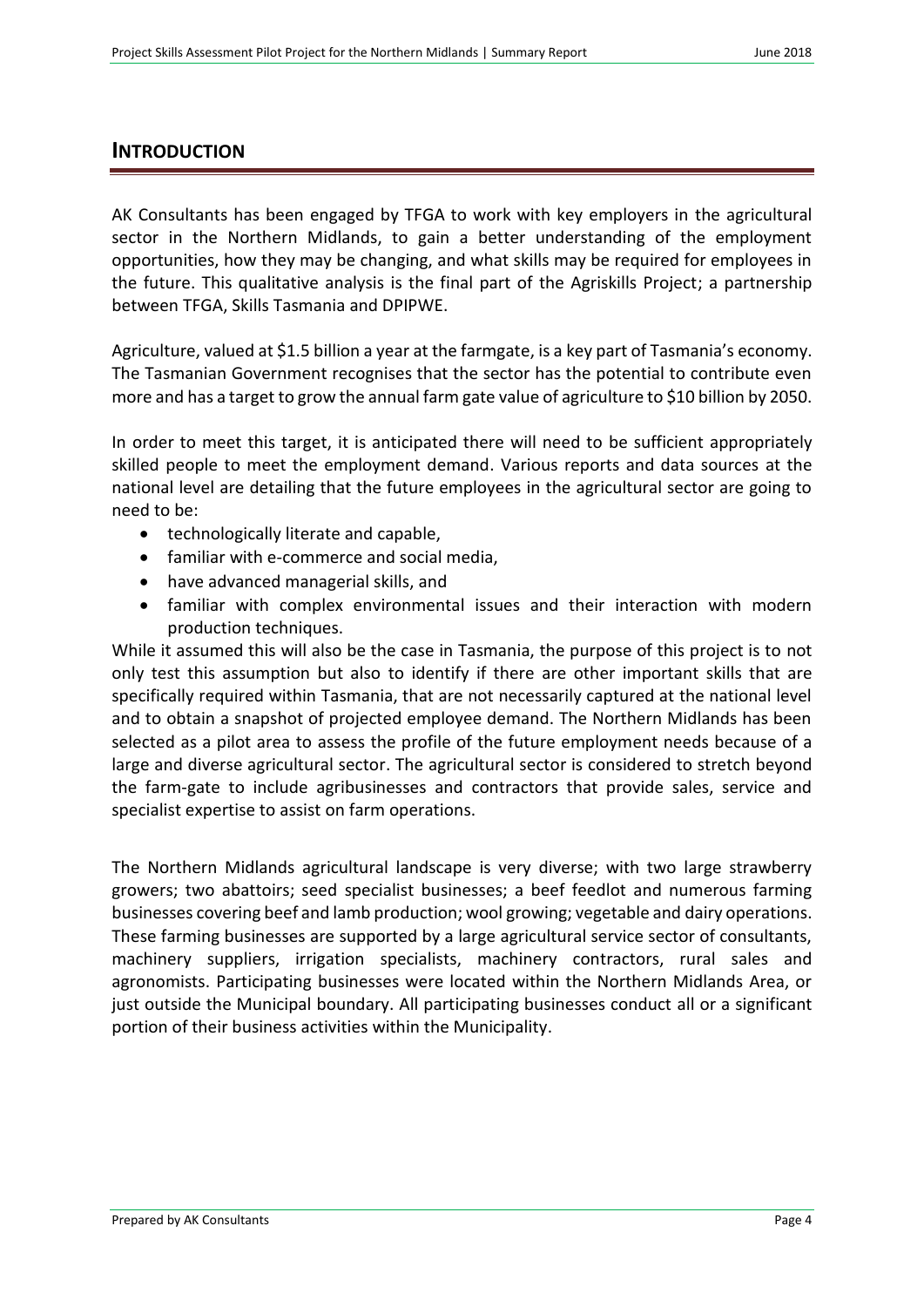# <span id="page-5-0"></span>**METHOD**

A semi-structured interview process was developed to explore the workforce for each participating business. The interview structure covered three stages:

- Business Profile
- Business development over last 5 years
- Anticipated business development over next 5 years

The stages were designed to provide structure to the conversation and allow participants to progress from areas they are comfortable and familiar with to exploring more speculative future scenarios. Whilst the aim was to have a conversation, there were also specific questions used to extract quantitative information like, number of employees and gross annual income figures (not supplied by all participants). This format of interviewing meant that the interview questions were there more to guide the interviewer rather than to be followed explicitly. A copy of the interview questions template used is attached in appendix 1.

Notes were taken during interviews and most interviews were also recorded, with approval from participants. No quantitative data was specifically recorded due to the format of interview. Notes from interviews were collated into a spreadsheet to provide a platform for effective analysis of information. Summaries of key points have been provided in the results section of this report.

## **Figure 1: Business type and number of each business type that participated in project.**

## <span id="page-5-1"></span>**RESULTS**

### <span id="page-5-2"></span>*SNAPSHOT OF ANTICIPATED JOBS GROWTH AREAS AND SKILL REQUIREMENT.*

### *Job Growth*

- All agribusiness anticipate continue jobs growth to support their overall business growth. All indicated this will be as fast they can do it in a controlled manner, some have indicated a possibility of doubling their workforce over the next 5 years. The biggest limiting factor will be finding suitable candidates to fill vacant positions. Positions will range from, sales, service, management and specialist. Type of candidate will range from highly experienced individuals, possibly sourced from rival businesses to inexperience juniors to fill traineeship and apprenticeship positions.
- The cropping contractors have seen controlled growth over last five years and this expected to continue over the next five years. There will be an increase in machinery operators, for both permanent and seasonal positions. There is also an anticipation that as the workforce expands a larger management structure will be needed to assist with business growth and workforce management.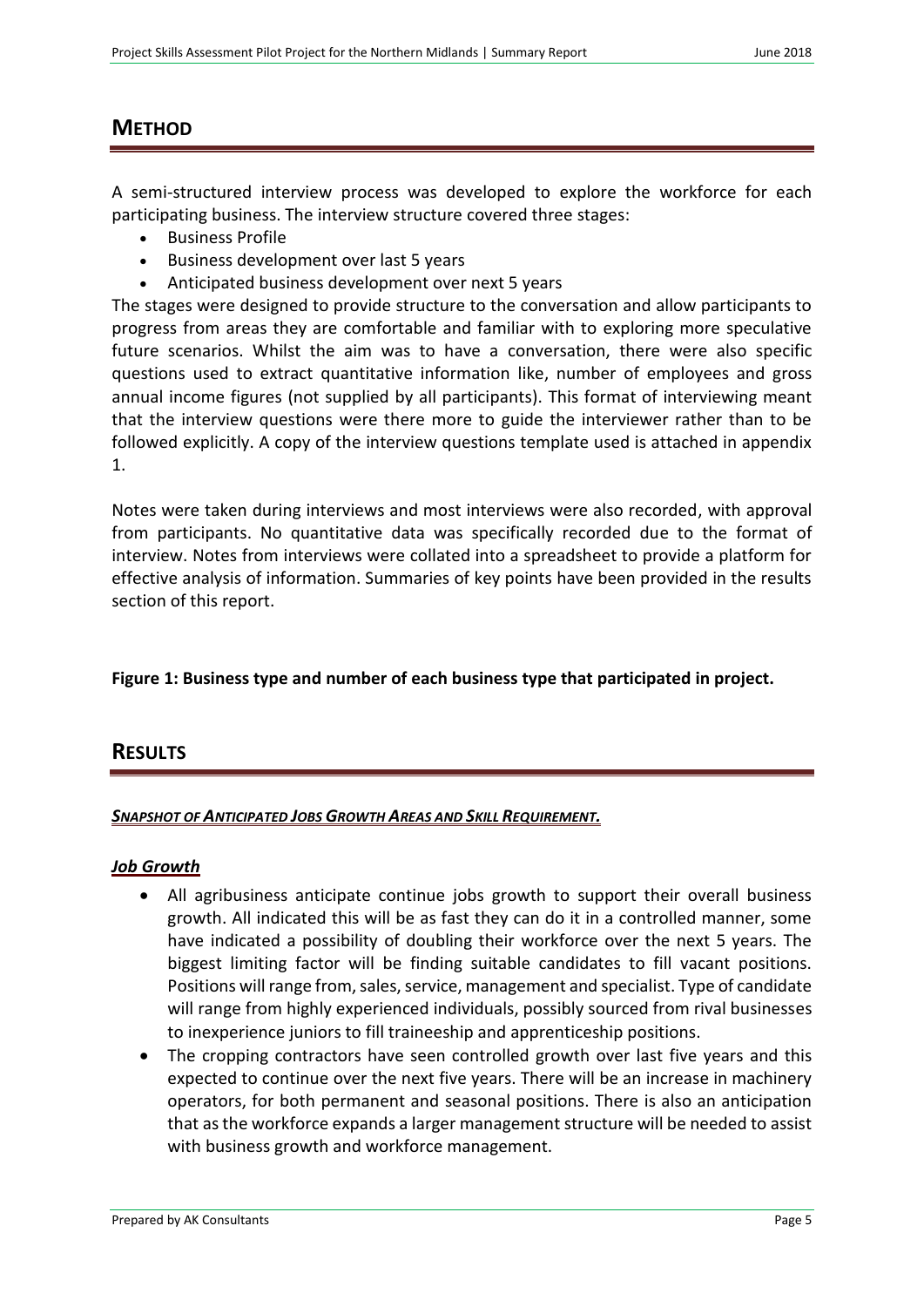For the farming enterprises increase in staffing was expected to be small (maybe 1 or 2) or alternatively remain stable. However, often where staffing levels were anticipated to remain stable there was an expectation that they would likely use more contractors.

### *Skill Requirements*

Depending on the business and position there were a variety of skills that were sought, however, there were two main skills that consistently dominated:

- People Skills whether this be at a management level and being able to manage a team and subordinate staff, or interacting with clients and colleagues, or through sales skills. Some businesses indicated that they support managers to undertake leadership courses to better enable them to manage their workforce. This ranges from diplomas to short courses. It was indicated that almost all positions required a certain level of people skills.
- Livestock handling Every business that deals with livestock, mentioned finding people with good animal husbandry skills as being a significant issue. This was recognised by both farming enterprises and agribusinesses. For example, the transport company discussed the need for truck operators who transport livestock, to have good livestock skills to be able to efficiently load and un load them. They also need to be aware of animal welfare requirements particularly in relation to load numbers, time in transport and conditions during transport. There was also discussion around there previously being accreditation courses for various aspects of animal handling and welfare, which are seen as being highly important for staff development and to assist with the industry's external perception. Participants indicated that the courses had not been available for some time.

While for the service providers in the agribusiness sector there was also a focus on:

- Sales skills good sales technique with an ability to develop relationships with clients was a highly regarded skill. Having a basic understanding of industry is also seen as being important to be able to effectively relate to clients and better understand their needs. Good product knowledge, or the desire to develop a good product knowledge is also a key requirement.
- Service Skills skilled technicians are required to provide after sale services to clients, for things like design, installation and ongoing maintenance of irrigation infrastructure or mechanical servicing of farm machinery. Businesses are looking for people who have practical and/or mechanical skills from a broader sector (not just agriculture) as these people have a wide range of experience. While not essential for every position, individuals with trade qualifications are highly valued as these skills are transferrable.

Other identified skills required across the industry included:

- Machinery operation competency, including tractors and trucks for transport.
- Administrative and human resource skills.
- Technology literate.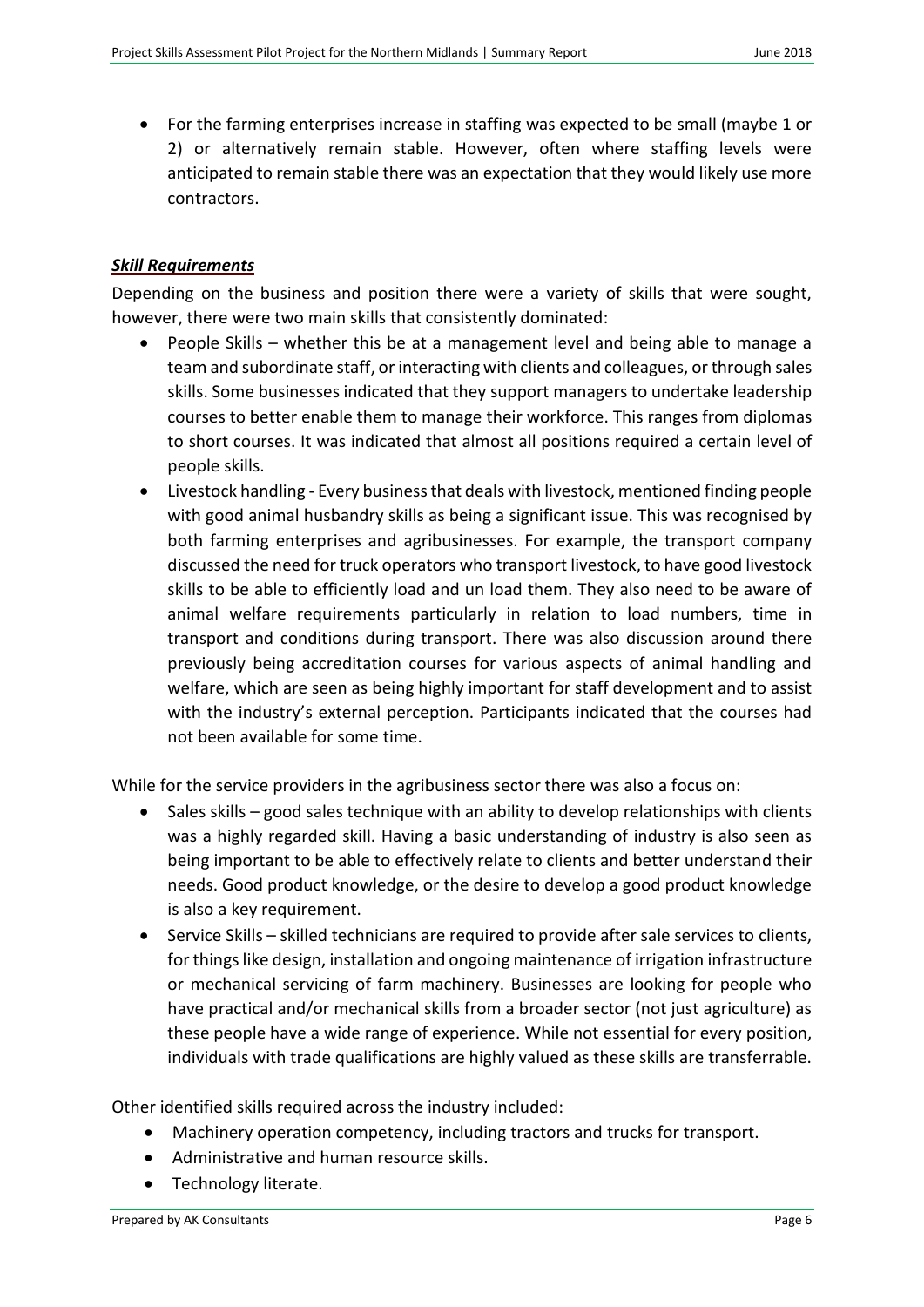- Qualified agronomists.
- Horticultural specialists.

Finding people with experience within the industry was also considered to be of great value.

Farm owners and upper end management of both farms and agribusinesses generally have attained some form of formal education. Common academic qualifications were from Agricultural Colleges or University and/or business degrees/diplomas. While not all businesses identified this type of qualification as a requirement for these positions, the majority of business identified them as highly desirable.

There were mixed opinions regarding requirements for basic literacy and numeracy skills moving forward. However, it was evident that increasingly on farms, employers are looking for staff with these basic skills. One farmer commented that they are after '*people with brains, not drop outs*'. However, for some of the less specialised more repetitive positions with the service sector there was not as much stock placed on these basic skills, as they were not a necessarily to being able to do the assigned job. However, there was unanimous agreement that without these basic skills, opportunities for career progression into positions with greater responsibility or management positions was severely inhibited.

Almost all employers recognised the character traits of a potential employee as being more important than pre-existing skills. The general opinion was that "*the required skills can be taught, but good character can't be"*. For specialist positions such as agronomists, this is slightly different as these positions require academic qualifications, however, generally it was felt that as long as the base level of education attainment was commensurate with the required responsibilities of the job, additional in-house training was a worthwhile investment for employees with the appropriate enthusiasm and aptitude.

The rest of this section goes into greater depth discussing the above key points and all other areas discussed with participants.

### <span id="page-7-0"></span>*WORKFORCE SNAPSHOT*

- All mixed farming operations (livestock and cropping) were owner-manager structures. The smaller operations would have the owner(s) as the manager(s) and would then generally have 1 to 2 full time employees and then some casual staff for peak periods. Four of the smaller operations, had a father and son working as a partnership. The larger operations would have potentially a further 1 to 2 managers and 2 to 3 more general staff.
- For the high intensity dairy and horticultural operations, there is a larger structure in place with more management positions. These operations generally rely on additional casual labour through busy periods. This is especially true for the horticultural operations. The cropping contractors also rely on hiring an annual seasonal workforce to assist with managing the work load during peak periods.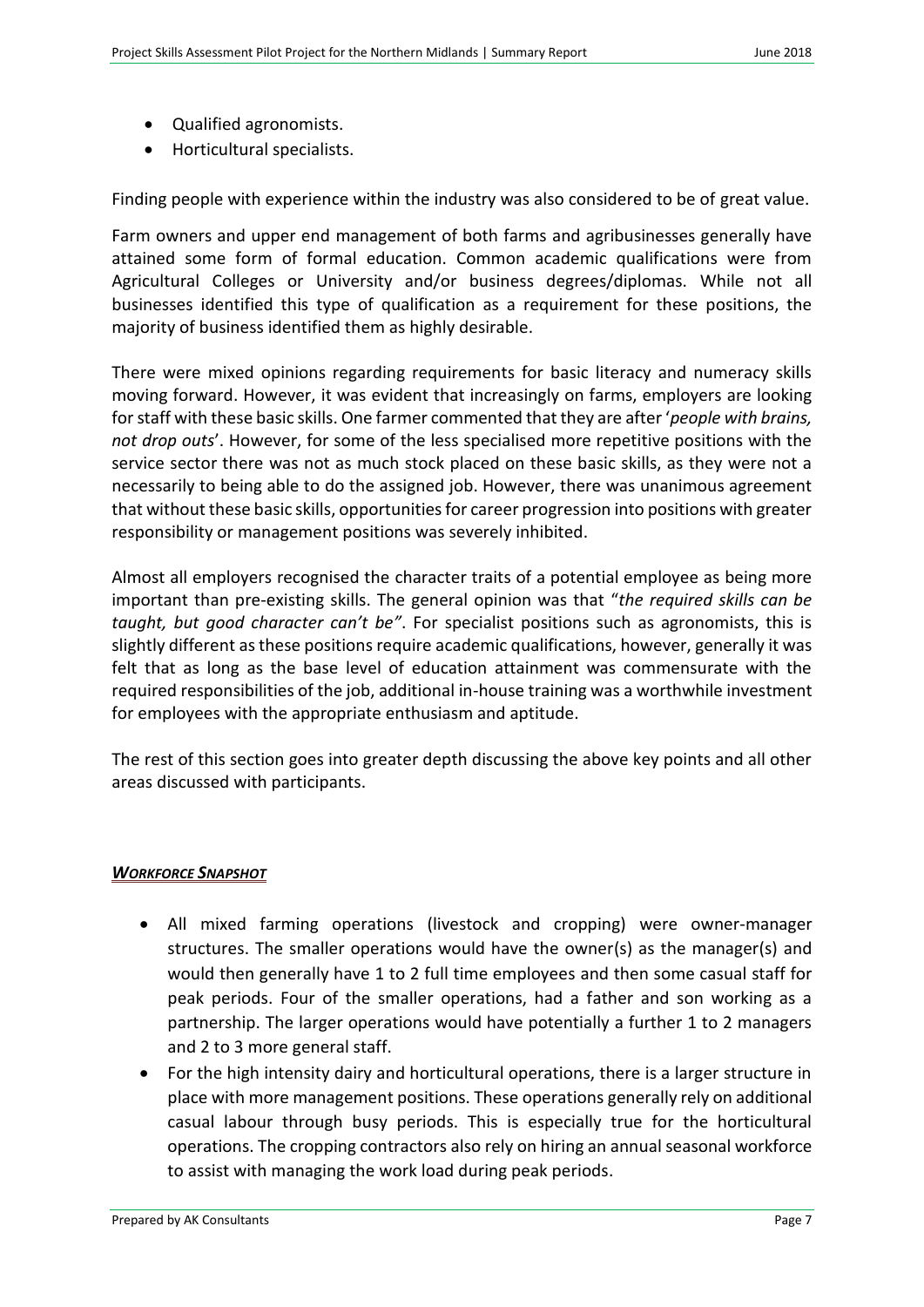- For other service providing agribusinesses there are large employment numbers, with positions ranging from management, to specialist roles, to service and sales roles.
- The abattoirs were the two largest employers (around 430 employees combined). These operations have positions ranging from management and office admin staff to on the floor labour and supervisors. These are labour intensive operations.
- In general, for full time positions, all businesses reported having good retention rates.
- All mixed farming operations utilise contractors for cropping activities. Only one reported a reduction in use of contractors over the last 5 years, this was due to the purchase of their own equipment. Livestock contractors are also used to varying degrees by farms. All farms utilise external specialist agronomy advice and all have irrigation infrastructure. Generally farming enterprises reported doing their own general administrative work or had a family member who would do this.
- For the agribusinesses, there is some subcontracting that occurs, but generally there is not a lot of outsourcing of work to contractors.

### <span id="page-8-0"></span>*SKILLS CHARACTERISTICS OF PREFERRED EMPLOYEES*

The level of skills required were dependent on the position. For some specialist positions there is a requirement of a tertiary degree or high-level skills. However, there was also an emphasis from the majority of employers that they invest resources into training the right person, rather than hiring someone who might already have the skill but does not fit within the business culture or environment. Good character was in many instances considered to be the most important attribute for potential staff. The cost of training and the risk of not retaining staff are constant business risks that employers are grappling with. Some employers are introducing new workplace benefits and opportunities for internal career pathways, to enhance staff retention rates.

Depending on the business and position there were a variety of skills that were sought, however, there were two main skills that consistently dominated:

- People Skills whether this be at a management level and being able to manage a team or subordinate staff or interacting with clients and colleagues or through sales skills.
- Livestock handling Every business that deals with livestock, mentioned finding people with good animal husbandry skills as being a significant issue.

While for the service providers in the agribusiness sector there was also a focus on:

- Sales skills good sales technique with an ability to develop relationships with clients was a highly regarded skill. Having a basic understanding of industry is also seen as being important to be able to effectively relate to clients and better understand their needs. Good product knowledge, or the desire to develop a good product knowledge is also a key requirement.
- Service Skills skilled technicians are required to provide after sale services to clients, for things like design, installation and ongoing maintenance of irrigation infrastructure or mechanical servicing of farm machinery. Businesses are looking for people who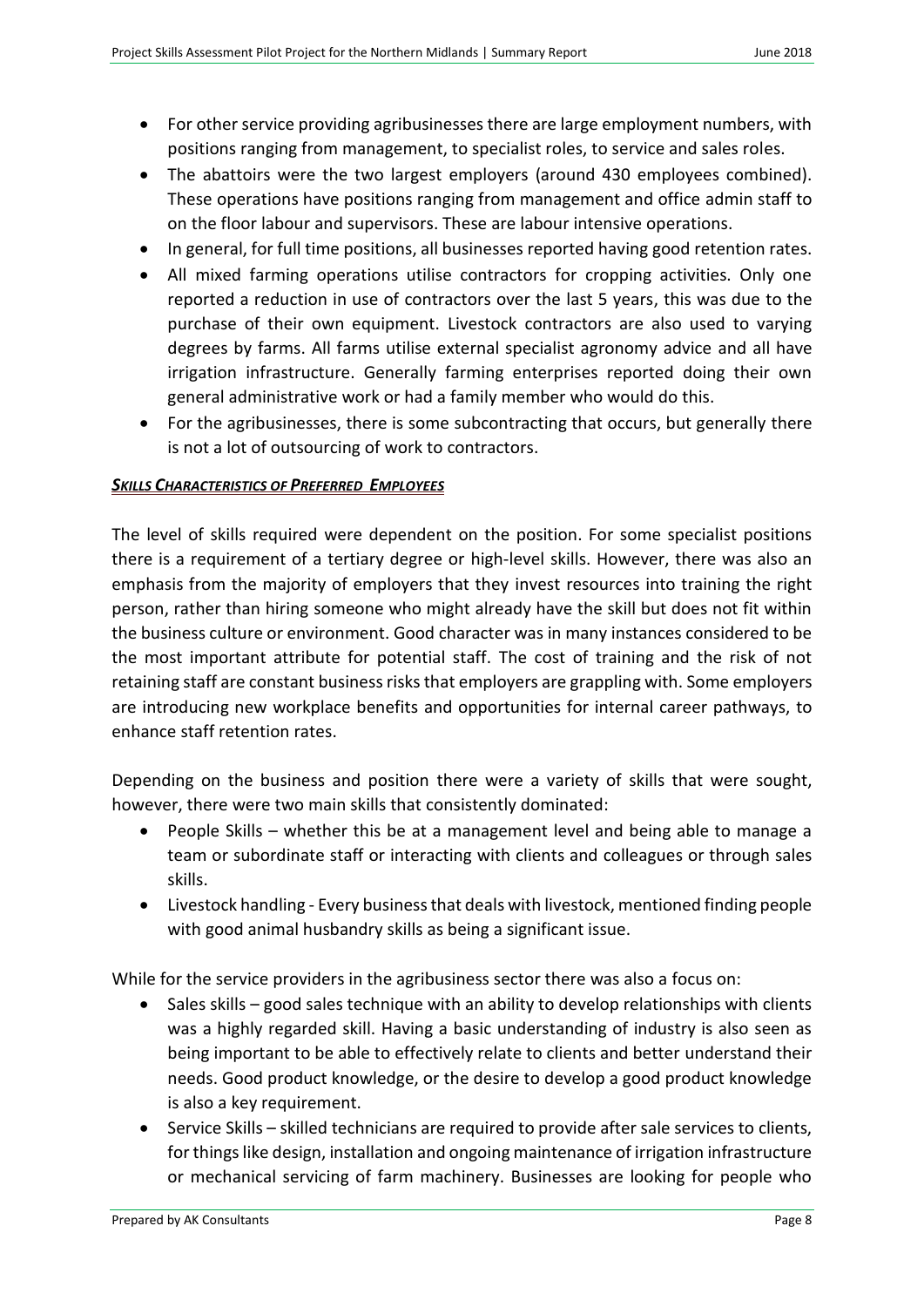have practical and/or mechanical skills from a broader sector (not just agriculture) as these people have a wide range of experience. While not essential for every position, individuals with trade qualifications are highly valued as these skills are transferrable.

Other identified skills required across the industry included:

- Machinery operation competency, including tractors and trucks for transport.
- Administrative and human resource skills.
- **•** Technology literate.
- Qualified agronomists.
- Horticultural specialists.

Finding people with experience within the industry was also considered to be of value.

Farm owners and upper end management of both farms and agribusinesses generally have attained some form of formal education. Common academic qualifications were from Agricultural Colleges or University and/or business degrees/diplomas.

# <span id="page-9-0"></span>**PROJECT REFLECTIONS**

It is the author's opinion that this has been a valuable project that has identified some important areas where there appears to be skill gaps and has also identified some possible actions that can be taken to assist the industry with its workforce development. Using the Northern Midlands area for the pilot has worked well, because of the large variation of agricultural enterprises that are located in the area.

If this project was to be undertaken at a larger scale, it would likely be excessive to apply this methodology to every municipality within the region, however, targeting a range of diverse areas with differing core farming enterprises would be beneficial. While the Northern Midlands is diverse, the main enterprises are mainly based around livestock (especially sheep), hence livestock handling skills was identified as a highly desirable skill. However, if this project was conducted in the Huon Valley, where orchards are one of the main enterprises or the Tamar Valley where viticulture and horticulture is growing in scale, or Burnie/Devonport where cropping is the major enterprise, the required skills may be different. Northern Midlands is also well connected to a major population centre whereas the results in more remote farming areas such as Circular Head, Dorset or the Bass Strait Islands would likely be different again.

There are, however benefits in applying the same methodology for every Municipality as this correlates with ABS census data collection areas and provides for broader application and analysis of the results. For example, AK Consultants undertook agricultural profiles of each of the eight Municipalities in the northern region in 2010 -11. We have recently updated the West Tamar profile and found some interesting results. There has been a significant decrease